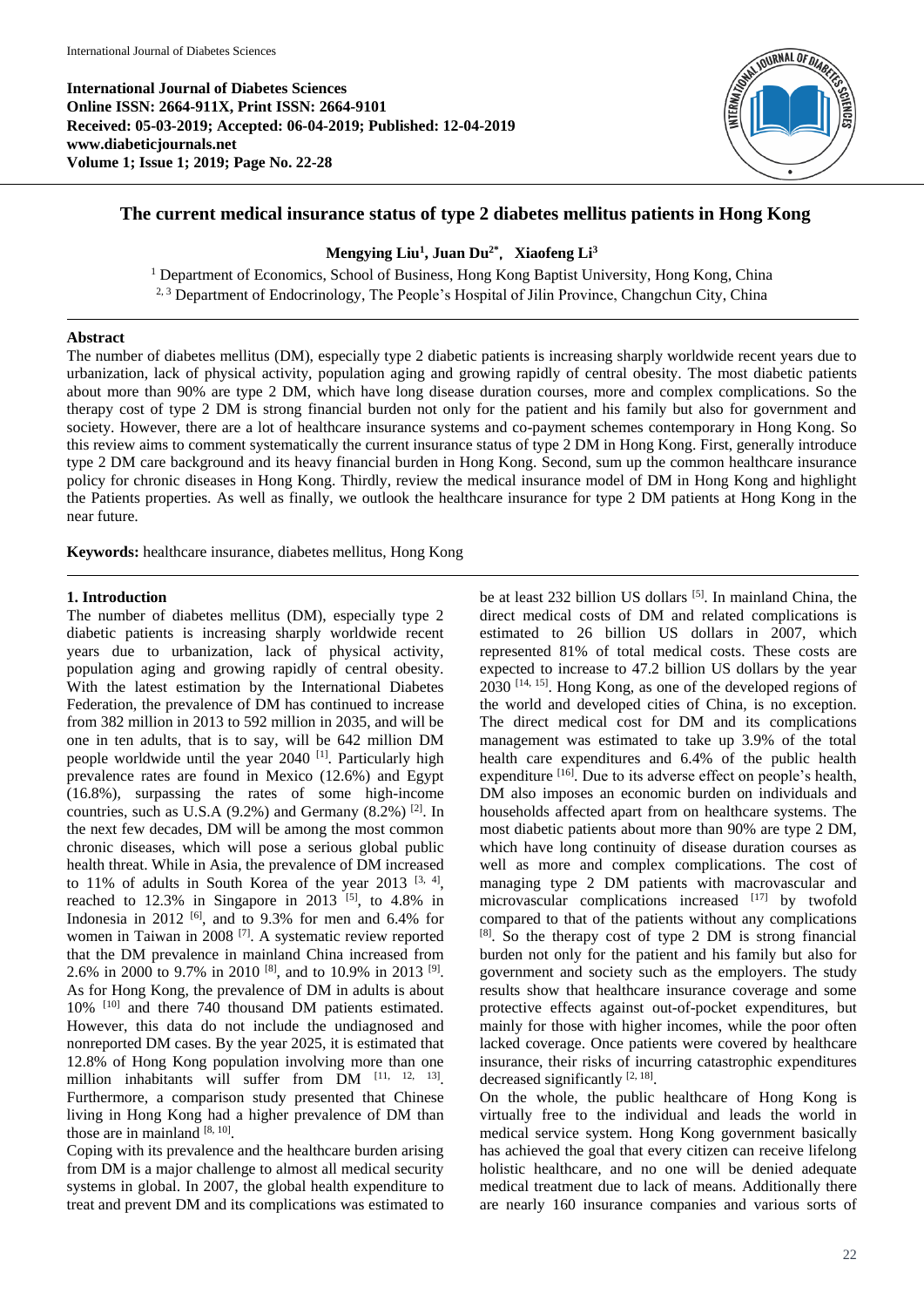health security in Hong Kong. Thus the medical insurance plays a critical role for patients in private clinic setting in Hong Kong. So this review aims to introduce systematically the current insurance status of type 2 DM in Hong Kong. First, generally introduce type 2 DM care background and its heavy financial burden in Hong Kong. Second, sum up the common healthcare insurance policy for chronic diseases in Hong Kong. Thirdly, review the medical insurance model of DM in Hong Kong and highlight the patients properties. As well as finally, we outlook the insurance for type 2 diabetes patients at Hong Kong in the near future.

#### **2. The financial burden of type 2 DM patients 2.1 General introduction of type 2 DM**

DM is a chronic disorder characterised by raised blood glucose levels, secondary to a complete or relative lack of insulin. There are four types of DM including type 1 DM, type 2 DM, gestational DM and others DM. More than 90% of the DM patients is type 2 diabetes, common in adults, and often coexist with obesity, hypertension, dyslipidemia and hyperinsulinism, which is commonly definited Metabolic

Syndrome. The therapies of type 2 DM are integrated approaches including health dietary, regular aerobic exercise, drug treatment, blood glucose monitoring and DM education, as well as management of diabetic complications and coexisting diseases such as hypertension, coronary disease and stroke *etc*. For controlling the blood glucose at the stable level and prevention the complications, the DM patients should receive intensive therapy and integral component monitoring, especially at the beginning of diagnosis (Fig. 1).But in fact, along with the latent disease course, even though the fasting glucose level, glycosylated hemoglobin A1c, blood pressure and low density lipoprotein cholesterol are controlled for the target, the various chronic complications of DM will happen also. So it is very important for type 2 DM patients to check regular and screen follow-up at different care levels. Thus proper management and control of blood glucose level on a regular basis is very critical and the suboptimal control of DM can result in various complications including cardiovascular diseases, stroke, kidney failure, blindness and leg amputation<sup>[13, 19]</sup>.



**Fig 1:** The diagnosis and therapy for type 2 DM

# **2.2 The background and policy of type 2 DM care in Hong Kong**

The Hospital Authority of Hong Kong is responsible for managing all the public medical care institutions in Hong Kong. It has a dual track system with public and private care along each other in Hong Kong. On one hand, there are 41 hospitals, 47 Specialist Outpatient Clinics and 73 General Outpatient Clinics undergoing Hospital Authority. They provide inpatient and specialist care, as well as primary care for the early stage of chronic disease for patients. The specialist and inpatient care is mainly provided by the public sector around 90%, while provides 29% of primary outpatient care through the General Outpatient Clinics. On the other hand, the private sector include 11 private hospitals, around 100 private clinics and more than 2000 private doctors in solo or group practice (Fig.2).The public healthcare organizations open and service to all citizens but

the private sector will be on the individual choice depending on affordability. As there is a lot of the primary care provided by the public sector actually involving the chronic patients, who find it is too expensive for the long term treatment of their chronic diseases by private doctors. Additionally, the number of DM patients under care of the Hospital Authority rise from 397 thousand in 2009/2010 to 408 thousand in 2015/2016. Actually, there are 33 to 35 thousand DM patients having been diagnosed and added the public healthcare system annually [20]. So the expenditure of the Hospital Authority is highly dependent on government funding and running on a tight budget. Therefore it is a major burden to the Hospital Authority because of caring more than 90% DM patients. Of course the private sector perform on payment-out-pocket by patients or private medical insurance.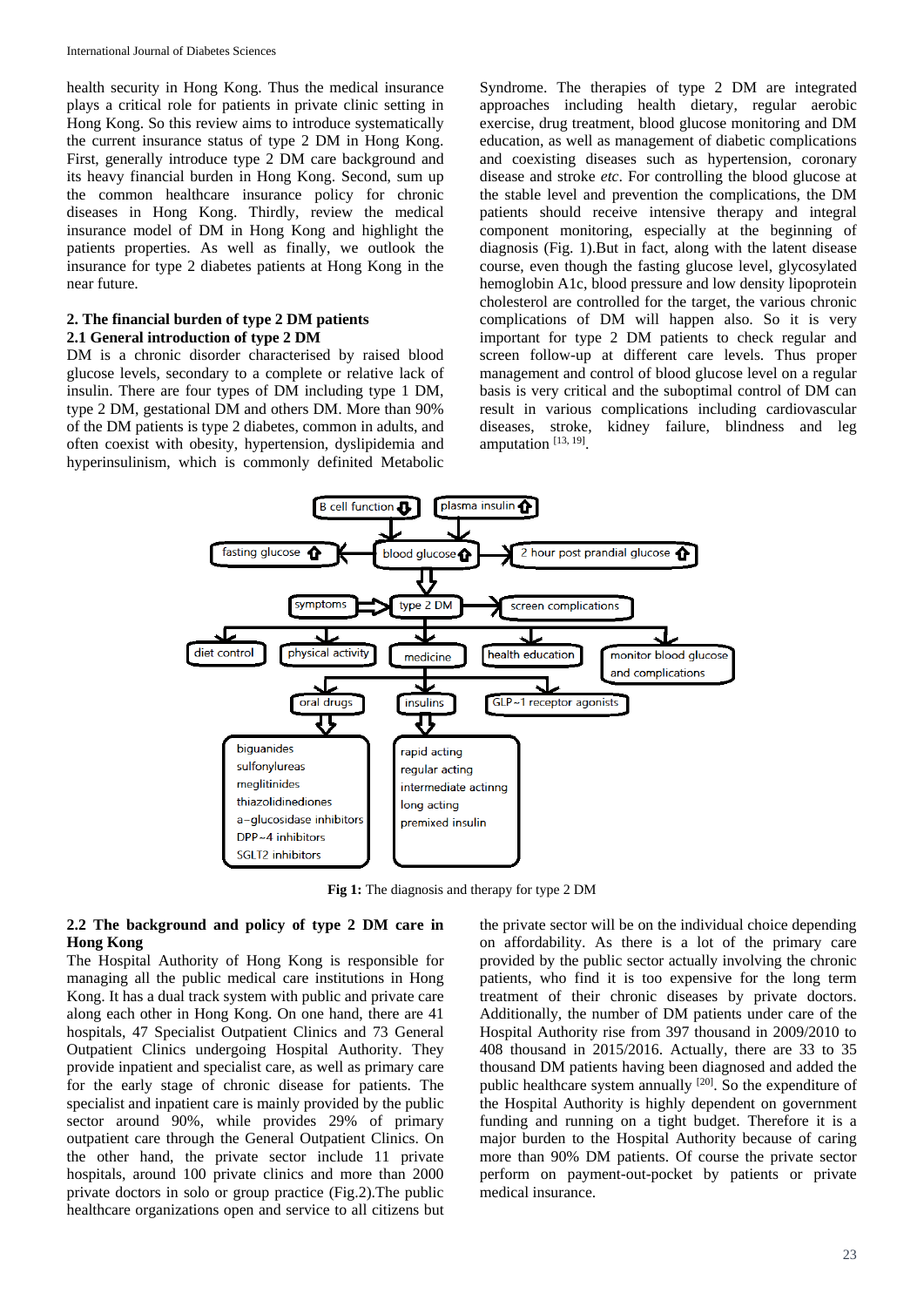

**Fig 2:** The healthcare system of Hong Kong

A special note should be made regarding the use of glucose lowering agents under the Hospital Authority. There is a corporate drug formulary in which drugs are classified into general level that used freely by all doctors, special level only used for specific clinical indications by designated specialists, and self-financed items will be purchased by DM patients out-of-pocket. Thus for type 2 DM patients, the general drugs include metformin, sulphonylureas, pioglitazone and human insulin. The special drugs including DPP-4 inhibitor and SGLT-2 inhibitor can only be used when the combination of metformin and sulphonylureas fail to control glycemia, no matter how to add pioglitazone. As well as the insulin analogues can be used for those patients with repeated hypoglycemia on human insulin or with cardiovacular and kidney complications. At last but not least, the Glucagon-like peptide-1 analogues are selffinanced drugs because of the high prices.

From 2009, the Hospital Authority started to pay attention for DM care and develop a system approach such as Corporate Clinical Practice Guideline on the management of type 2 DM, Risk Assessment and management Program for DM, Reference Framework for diabetes care for adults in primary care setting, even a Central Committee on Diabetic Services having been set up. But the heavy financial burden of DM is still the main sustainable obstacle for healthcare.

#### **2.3 The heavy financial burden of type 2 DM patients**

According to the data of Hong Kong Diabetes Registry, an annualized rate of 16.43 per 1 000 person-years for mortality of DM and 14.08 per 1 000 person-years for incident chronic heart disease in the cohort, which were similar to the results of other community based databases [21, 22] . Along with therapies and interventions for coronary artery disease continue to improve, more and more type 2 DM patients may be expected to survive long enough but develop the other organs failure. The long latent period of nature history for type 2 DM and so many criteria for screening the chronic complications, which means the large economic burden and an available cost-effective treatment. Thus the majority of patients with chronic illnesses are managed in public hospital more for financial reasons than disease severity.

In Hong Kong, the data presented by Clinical Practice Guideline, there are currently around 400,000 diabetic patients under its care at 17 hospitals which providing secondary care for 40% and 73 General Outpatient Clinics which providing primary care for 60%.A number of clinical care and patient empowerment programmes have been set up to support structured and systematic diabetes care. With such a system approach, there have been overall improvements in diabetes care with the percentage of DM patients with glycosylated hemoglobin less than 7% rising from 40% in 2010 to 52% in 2015 <sup>[20]</sup>. So many achievements have been done on improving the symptoms and the marker levels of DM patients in Hong Kong by the government effort. But on the contrary, charged with the responsibility for healthcare safety net for all citizens, the Hospital Authority has to provide efficient and effective care for the majority of DM patients in Hong Kong within a very tight budget yet. Therefore in developed countries and regions, Type 2 DM is a major cost driver for healthcare systems, with annual growth of DM over the past two decades and continuing to grow, same for that in developing areas also.

There was an randomized controlled trial on diabetic retinopathy screening with a small copayment versus free access from 2 clinic in Hong Kong. The results showed that patients with higher socioeconomic status were more likely to attend screening and had a lower prevalence of diabetes retinopathy detected  $[23]$ . This phenomenon was termed "inverse care law" and operated more completely where medical care was most exposed to market forces [24] . It is despite the general acceptance of copayments for healthcare services in the mixed medical economy of Hong Kong, a jurisdiction with a high average Gross Domestic Product per capita. It was also reported that some recent progress has been made in the U.S.A by innovatively merging incentives with community resources, for incetance, getting health insurance plans to reimburse lifestyle interventions <sup>[25]</sup>. But on the contrary, there was study not find any differences of quality of life between subjects from private group (selfpaying, higher income) or government healthcare sector (free, lower income)  $[26]$ . The other results show the insurance was associated with protection from catastrophic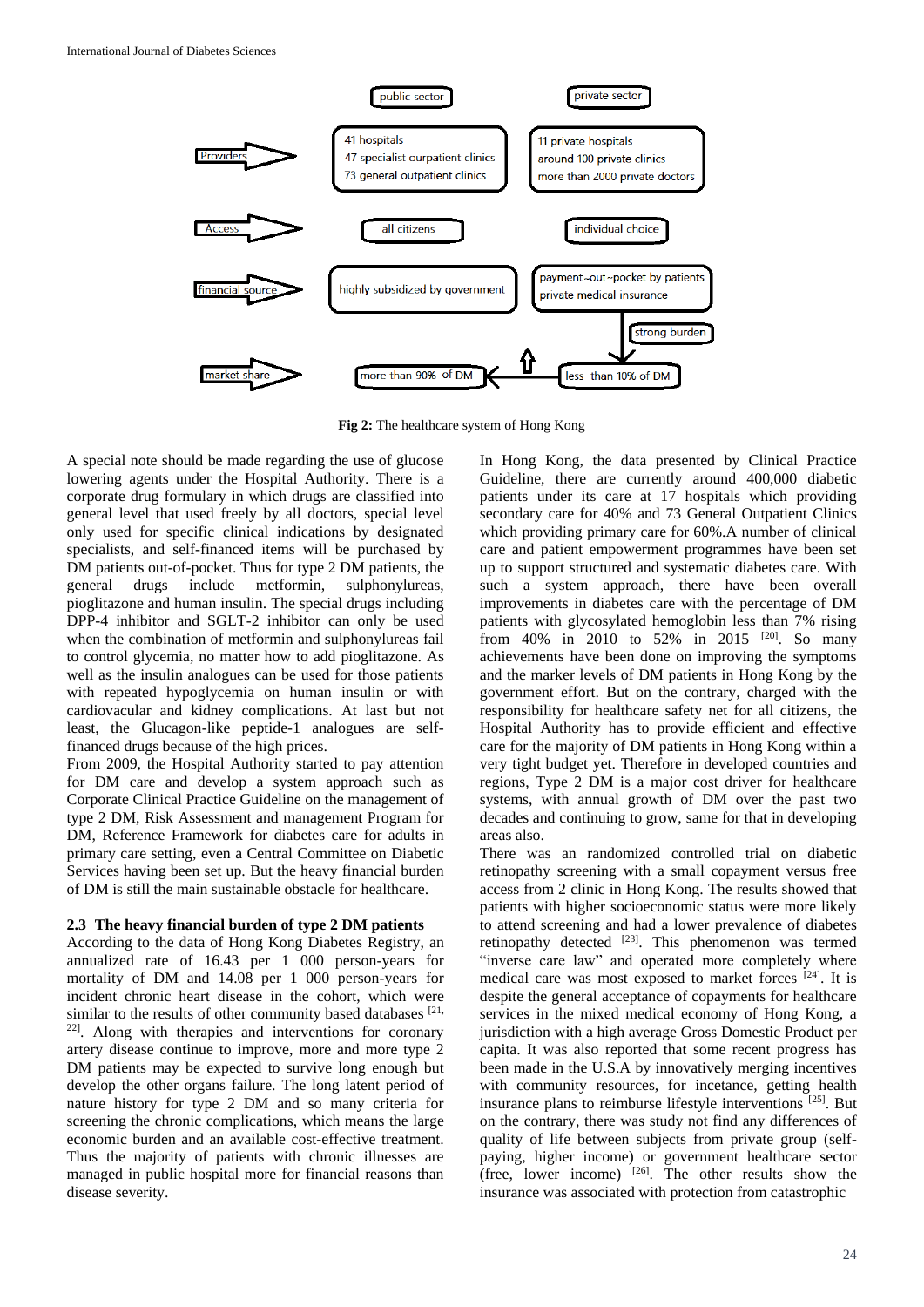Spending in middle-income countries but not low-income countries [27] . These different results and opinions will be the direction on subject of further research also.

## **3. General introduction of medical insurance for chronic diseases in Hong Kong**

Generally speaking, the healthcare security systems of Hong Kong can be divided into two sectors. One is public health security, the other one is private health insurance. On the one hand, Hong Kong government provides almost free healthcare for everyone mainly through the public potion, which serves not only local citizens or permanent residents, but also nonpermanent residents. That means, once a person stays in Hong Kong, holding a valid visa and Hong Kong Identify Card, he is able to enjoy public health care already. On the other hand, Hong Kong people have abundant resources to aquire commercial insurance for medical financial problems. It is worth mentioning that there is a private health insurance scheme released in 2010, which is voluntary as well as government-regulated. Presently Hong Kong is at a vital stage in formulating detailed proposals for this Health Protection Programe. By providing better protection and efficient private insurance products, the programme may serve as an alternative for public health care, aimed at those who are willing to and able to afford private medical services, particularly the middle class. In the detailed proposals for the programme, Hong Kong government attaches great importance to encouraging residents participate in the scheme. The priority include tax incentives and subsidies [28].

Recently, the Food and Health Bureau of Hong Kong announced details of the Voluntary Health Insurance Scheme on March 2018.We believe this Scheme will encourage people to use private healthcare services and therefore help to relieve pressure on public healthcare facilities in the long term. Starting from a free market of medical insurance, this Scheme sets a framework of minimum benefits, which is tangible and definite improvement in the development of medical insurance in Hong Kong. As to the chronic disease such as DM, the Hong Kong health insurance plan which includes chronic condition coverage can do better to alleviate the costs of treating and ensure that insurant has comprehensive protection should the condition deteriorate. In Hong Kong, there are a number of different ways of health insurance plans will provide coverage for chronic diseases under a chronic condition coverage benefit. The exact coverage offered in relation to chronic conditions under Hong Kong medical insurance policy will vary dependent on the insurance company and the plan which insurant choose and purchase.

There are three ways of typical insurance to cover these chronic diseases. The first one is coverage for acute phases of the condition. Although there is no known cure for chronic diseases presently, the patients is likely to display symptoms or go through a flare-up. For instance, diabetic ketoacidosis is an emergency condition. Normally, if a Hong Kong health insurance plan covers chronic condition for acute phases, it will only provide protection for the medication that is necessary to alleviate the symptoms related to the acute condition. The second one is annual coverage limits for the condition. In this way, a Hong Kong

Health insurance plan sets a coverage limit on the amount of protection provided each year. This amount of protection should be associated with the treatment of the condition. Each year the insurant hold the policy, an annual coverage limit enables the insurant to obtain medication and treatment, until it accumulated to a financial limit which is pre-determined. For instance, should the patient suffer from DM, then for each year he can purchase medication on a certain amount, or seek for some medical consultations associated with the condition. Once an insurant renew his Hong Kong medical insurance policy, the annual limit will reset. The third one is lifetime chronic condition coverage limit. Under lifetime limit, a pre-determined level of protection will be provided for chronic diseases. However, the life time policy is a fixed number throughout the whole life, instead of renewing each policy year. Usually a lifetime limit for chronic disease coverage could be quite high. Even so, it is still of great importance to note that once the insurant has reached the limit, no any further coverage will be paid for the condition by the insurance plan  $[29, 30]$ .

## **4. The benefit of the commercial insurance model of type 2 DM in Hong Kong**

There are various benefits for DM patients from different insurance plans. The main healthcare insurance plans of Hong Kong location are listed as follows. Firstly, some healthcare plans, such as PRUhealth critical illness multicare, PRUhealth critical illness extended care, and PRUhealth critical illness protector are supported by prudential general insurance Hong Kong limitid, which extend care to early stage of DM. The insurant will pay HKD 400,000 or USD 50,000 per life limit under all PRUhealth critical plans covering the same life assured.In case for the amputation of diabetic foot or diabetic retinopathy,the insurant will get the benefits include 20% of current sum assured of every PRUhealth critical plan [31]. Secondly, there are some plans supplied by Sun Life Hong Kong Limited. One is titled Sun Health Ultra Care and Sun Health Maxi Care, supporting a well-protected with the DM protector benefit. This benefit offers additional coverage upon diagnosis of the following DM, the early stage critical illness condition such as diabetic nephropathy and diabetic retinopathy. That also include the major stage critical illness condition of DM complications and the juvenile illness condition cover expires at age 18.The benefits include 37.5% of original sum assured and major stage critical illness benefit payable for DM complications in the first 10 policy year. From the 11th policy year onwards, the insurant can get 25% of original sum assured (additional) and major stage critical illness benefit payable. That is to say, the patient can acquired a maximum per life limit of HKD300, 000 or USD37, 500 for each claim on the separately phages. The other three schemes are Critical Medical Care Insurance Plan II with additional rider benefits from Multi Protection Benefit II, Sun Health Medical Premier, and Sun Health Medical Essential. All these plans are supplied for DM and its complications [32] . Thirdly, there is a Sweet Diabetes Insurance plan supplied by China Tai Ping Insurance Limited for critical DM complications, including sequelae of stroke, end-stage renal disease, amputation and blindness. The benefits of the insurant patients can receive the maximum insured amount reach to RMB 300,000<sup>[33]</sup>. The details refer to Table 1.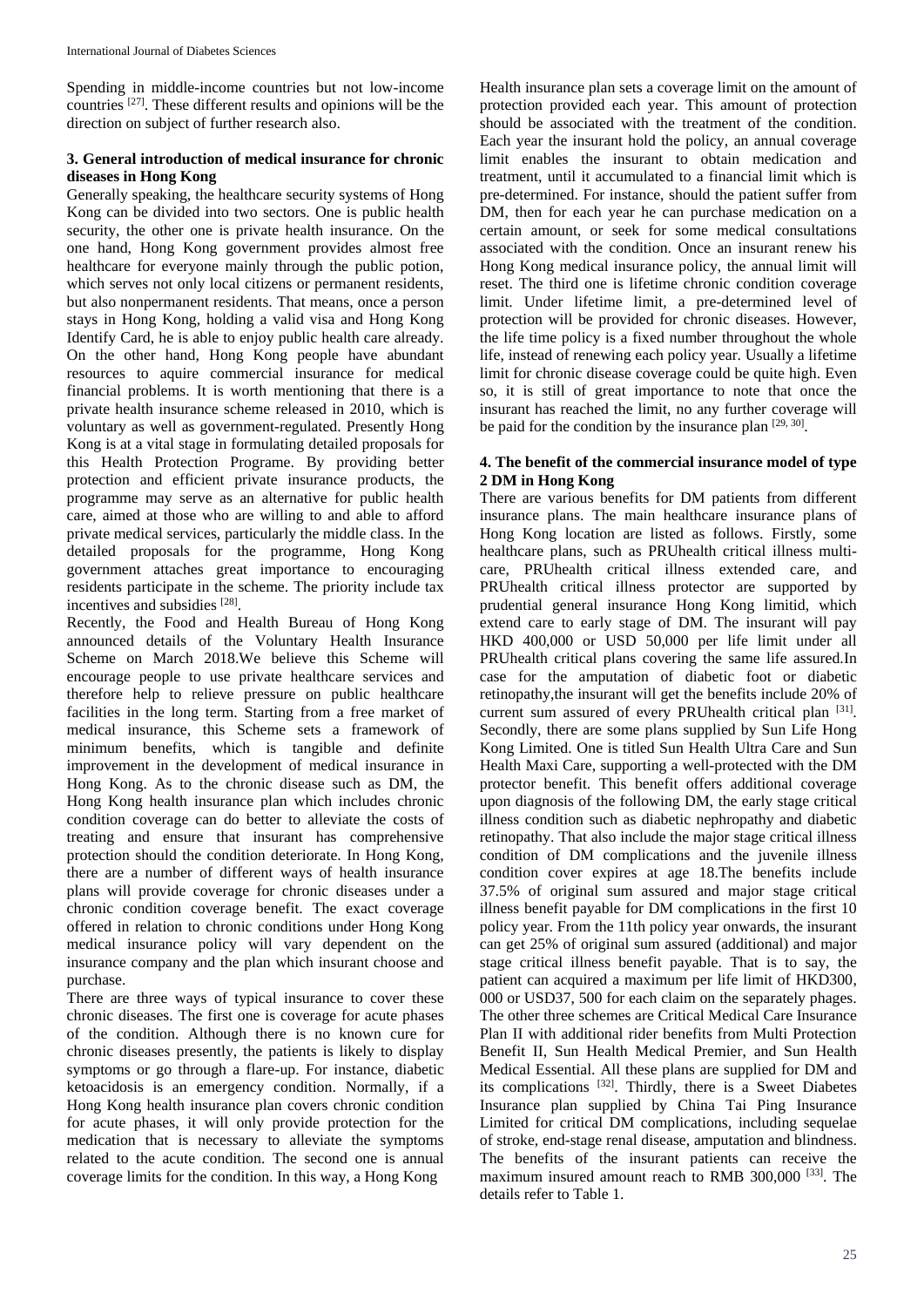| Table 1: The main healthcare insurance plans for DM patients in Hong Kong |  |  |  |
|---------------------------------------------------------------------------|--|--|--|
|---------------------------------------------------------------------------|--|--|--|

| name of the<br>Plan                                                                                                                   | <b>Supplied by</b><br><b>Company Limited</b>         | For DM<br>condations                                                                                                     | <b>Benefits for insurant patient</b>                                                                                                                                                                                                                                                                                                                                                                                                                                                                                                                                                                                                                                                                                                                                                                        | <b>Details on website</b>                                                                    |
|---------------------------------------------------------------------------------------------------------------------------------------|------------------------------------------------------|--------------------------------------------------------------------------------------------------------------------------|-------------------------------------------------------------------------------------------------------------------------------------------------------------------------------------------------------------------------------------------------------------------------------------------------------------------------------------------------------------------------------------------------------------------------------------------------------------------------------------------------------------------------------------------------------------------------------------------------------------------------------------------------------------------------------------------------------------------------------------------------------------------------------------------------------------|----------------------------------------------------------------------------------------------|
| PRUhealth<br>critical<br>illness<br>multi-care                                                                                        | Prudential general<br>insurance Hong<br>Kong limitid | early stage of<br>major<br>disease<br>condition                                                                          | 20% of current sum assured of this project, and 20% of<br>current sum assured of Crisis multi-care enhancer.                                                                                                                                                                                                                                                                                                                                                                                                                                                                                                                                                                                                                                                                                                | www.prudential.com.hk                                                                        |
| PRUhealth<br>critical<br>illness<br>extended<br>care                                                                                  | Prudential general<br>insurance Hong<br>Kong limitid | Early stage<br>of major<br>disease<br>condition                                                                          | 20% of current sum assured of PRUhealth critical illness<br>multi-care.                                                                                                                                                                                                                                                                                                                                                                                                                                                                                                                                                                                                                                                                                                                                     | www.prudential.com.hk                                                                        |
| PRUhealth<br>critical<br>illness<br>protector                                                                                         | Prudential general<br>insurance Hong<br>Kong limitid | early stage of<br>major<br>disease<br>conditions                                                                         | 20% of current sum assured of this project, and 20% of<br>current sum assured of Crisis protection enhancer.                                                                                                                                                                                                                                                                                                                                                                                                                                                                                                                                                                                                                                                                                                | www.prudential.com.hk                                                                        |
| Sun Health<br>Ultra Care<br>and Sun<br>Health<br>Maxi Care                                                                            | Sun Life Hong<br>Kong Limited                        | Diabetic<br>Complication<br>s and<br>Juvenile<br>Illness<br>Condition                                                    | (1) In the first 10 policy year:<br>Diabetic Complications: 37.5% of Original Sum Assured<br>(Additional) + Major Stage Critical Illness Benefit payable.<br>Others: 37.5% of Original Sum Assured (Additional) + 37.5%<br>of Original Sum Assured + proportionate face value of Special<br>Bonus (if any). Subject to a maximum per life limit of<br>HKD300, 000 or USD37, 500 for each claim. (2) From the<br>11th policy year onwards: Diabetic Complications: 25% of<br>Original Sum Assured (Additional) + Major Stage Critical<br>Illness Benefit payable.<br>Others: 25% of Original Sum Assured (Additional) + 25% of<br>Original Sum Assured (advanced) + proportionate face value<br>of Special Bonus (if any). Subject to a maximum per life limit<br>of HKD300,000 or USD37,500 for each claim. | https://www.sunlife.com.hk/HK/I<br>nsurance/Medical+and+Critical+I<br>llness?vgnLocale=zh_TW |
| Critical<br>Medical<br>Care<br>Insurance<br>Plan II with<br>additional<br>rider<br>benefits<br>from Multi<br>Protection<br>Benefit II | SunLife Hong<br>Kong Limited                         | Diabetic<br>Complication<br>S                                                                                            | A Critical Illness Benefit equivalent to 100% of the Sum<br>Assured of the policy will be paid.                                                                                                                                                                                                                                                                                                                                                                                                                                                                                                                                                                                                                                                                                                             | https://www.sunlife.com.hk/HK/I<br>nsurance/Medical+and+Critical+I<br>llness?vgnLocale=zh_TW |
| Sun Health<br>Medical<br>Premier                                                                                                      | Sun Life Hong<br>Kong Limited                        | Diabetic<br>Complication<br>S                                                                                            | (1)Lifetime Limit:HKD60,000,000 or USD7,500,000 if<br>worldwide, HKD45,000,000 or USD5,625,000 if worldwide<br>excluding the US, HKD30,000,000 or USD3,750,000 if Asia.<br>(2) Annual Limit: HKD20,000,000 or USD2,500,000 if<br>worldwide, HKD15,000,000 or USD1,875,000 if worldwide<br>excluding the US, HKD10,000,000 or USD1,250,000 if Asia.                                                                                                                                                                                                                                                                                                                                                                                                                                                          | https://www.sunlife.com.hk/HK/I<br>nsurance/Medical+and+Critical+I<br>llness?vgnLocale=zh_TW |
| Sun Health<br>Medical<br>Essential                                                                                                    | Sun Life Hong<br>Kong Limited                        | Diabetic<br>Complication<br>S                                                                                            | Lifetime Limit: HKD30, 000,000 or USD3, 750,000.<br>Annual Limit: HKD10, 000,000 or USD1, 250,000.                                                                                                                                                                                                                                                                                                                                                                                                                                                                                                                                                                                                                                                                                                          | https://www.sunlife.com.hk/HK/I<br>nsurance/Medical+and+Critical+I<br>llness?vgnLocale=zh_TW |
| Sweet<br><b>Diabetes</b><br>Insurance                                                                                                 | China Tai Ping<br><b>Insurance Limited</b>           | <b>DM</b><br>complication<br>s (Sequelae<br>of stroke,<br>end-stage<br>renal disease,<br>amputation<br>and<br>blindness) | Maximum insured amount is RMB300,000                                                                                                                                                                                                                                                                                                                                                                                                                                                                                                                                                                                                                                                                                                                                                                        | http://www.cntaiping.com/produc<br>t/65687.html                                              |

## **5. Outlook for the medical insurance of type 2 DM in the future**

With the change of disease spectrum, some meta Bolistic diseases such as DM and obesity have become the focus for clinical practice and insurance policy to meet the demand of market. The provision of DM care by insurance is an integral and representative component of the highly efficient and regarded public healthcare system of Hong Kong. Thus we need to do somethings as followed.

Above all, it is necessary to provide reasonable and effective financial strategies to manage the type 2 DM and bring the most benefits for patients. For example, to improve the medical insurance scope of type 2 DM.As we know, the earlier screening and interventions on the phase of pre-DM or impaired glucose tolerance, the more benefits will be presented on the prevention and delayed of DM and its complications. Some European countries where insurance companies and other health providers cover most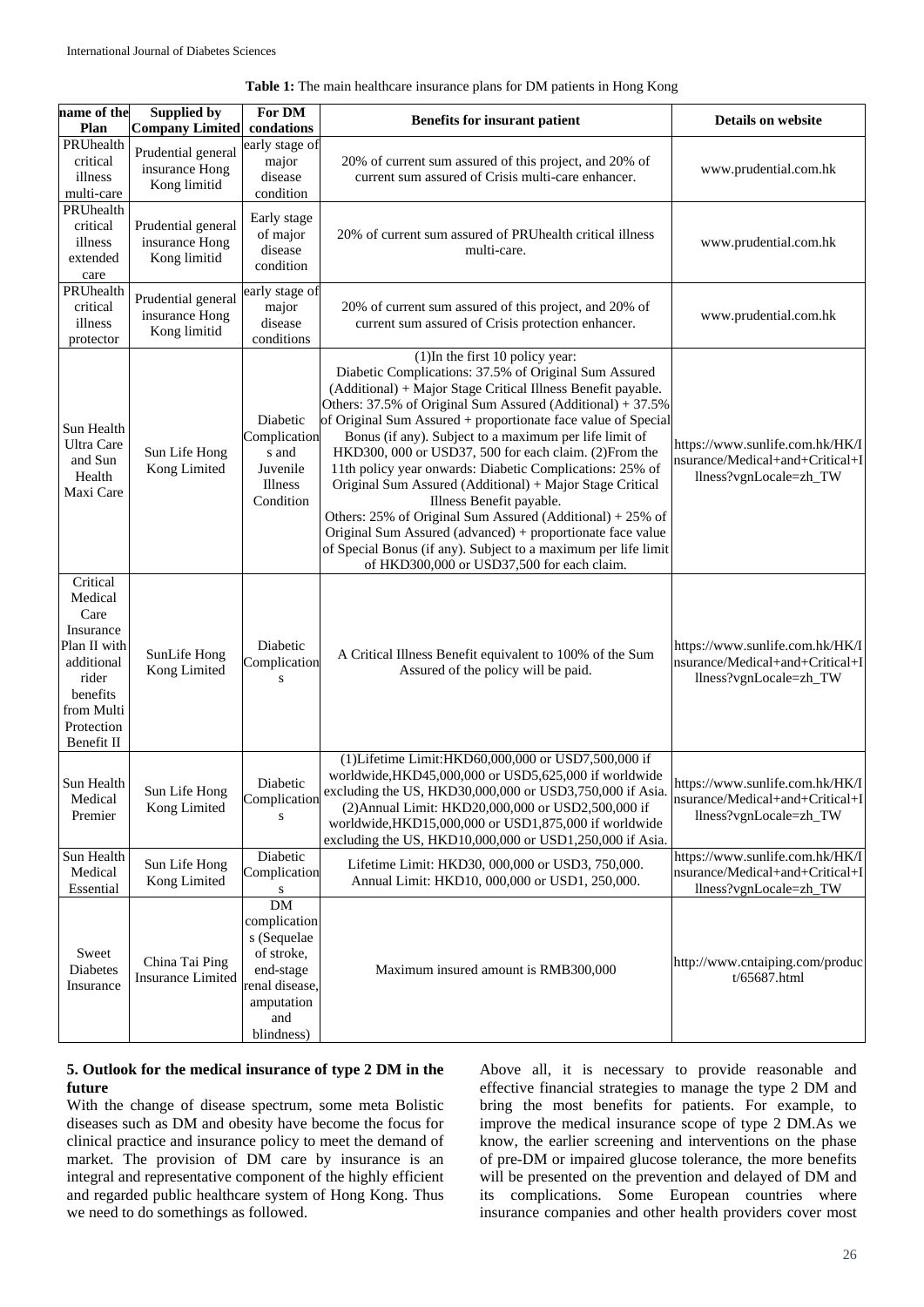costs of the prevention programmes. But in some developing countries, such as mainland China, the DM patients have to pay all prevention expenses out of their own pockets irrespective of the insurance plan that they have bought  $[34, 35]$ . Hence if our insurance cover the weadth and depth of the DM more further, it will save the whole social hygiene resource in a long run.

Secondly, via the systemic review of current healthcare insurance status, we are able to provide indicators for the long-term allocation of medical resources for Hong Kong government. Such data can help policy makers to set priority in healthcare manpower plan, resource allocation and prevention policy. For instance, there are many type 2 DM patients due to the increased number of immigration from mainland China to Hong Kong and needing to be supported by insurance. Thus to improve the population's health and allow individuals to purchase private health insurance, more effective and easier insurance plans should be initiated to encourage greater use of this resource. It will reduce financial press of government, and according to the market-set price economic principle, a little cost can induce the patients attention to their DM condition.

Finally, even for patients with healthcare insurance, health expenses could still be a problem. More than one in ten seniors in the US reported using less of their required medications because of cost <a>[36]</a>. Moreover, not all medicines to treat DM are covered by health insurance, especially the newest and more expensive classes of mediciens. However, the further cost-effective analyses may be needed to address the gap between needs and resources. This can be the direction of research for the medical insurance and drug economics in the near future. In a word, it is far most important for the type 2 DM patients to receive the most medical benefits.

## **6. Acknowledgements**

Special thanks to Miss Lai Wing Yee Helena from Prudential general insurance Hong Kong limitid, for her help to supply the health insurance materials for this manuscript. This work was surpported by Science and Technology Fund from Health Commision of Jilin Province, China Government, Number: 2019J071

## **7. References**

- 1. International Diabetes Federation. IDF diabetes atlas.7th ed. Brussels: International Diabetes Federation, 2015.
- 2. Till Seuring, Olga Archangelidi, Marc Suhrcke. The Economic Costs of Type 2 Diabetes: A Global Systematic Review.Pharmacoeconomics. 2015; 33(8):811-831. doi: 10.1007/s40273-015-0268-9
- 3. Ha KH, Kim DJ. Trends in the Diabetes Epidemic in Korea.Endocrinol Metab (Seoul). 2015; 30(2):142-146. doi: 10.3803/EnM.2015.30.2.142.
- 4. Yu Mi Kang, Ye-Jee Kim, Joong-Yeol Park, Woo Je Lee, Chang Hee Jung. Mortality and causes of death in a national sample of type 2 diabetic patients in Korea from 2002 to 2013.Cardiovasc Diabetol. 2016; 15(1):131. doi: 10.1186/s12933-016-0451-0
- 5. Charmaine Shuyu Ng, Matthias Paul Han Sim Toh, Yu Ko, Joyce Yu-Chia Lee. Direct Medical Cost of Type 2 Diabetes in Singapore. PLoS One. 2015; 10(3):e0122795. doi: 10.1371/journal.pone.0122795
- 6. Pradana Soewondo, Alessandra Ferrario, Dicky

Levenus Tahapary. Challenges in diabetes management in Indonesia: a literature review. Global Health, 2013; 9:63. doi: 10.1186/1744-8603-9-63

- 7. Chang HY, Hsu CC, Pan WH, Liu WL, Cheng JY, Tseng CH, *et al*. Gender differences in trends in diabetes prevalence from 1993 to 2008 in Taiwan. Diabetes Res Clin Pract. 2010; 90(3):358-64. doi: 10.1016/j.diabres.2010.09.032.
- 8. Ronald CW Ma, Juliana CN Chan. Type 2 diabetes in East Asians: similarities and differences with populations in Europe and the United States. Ann N Y Acad Sci. 2013: 1281(1):64-91. doi: 10.1111/nyas.12098
- 9. Wang L, Gao P, Zhang M, Huang Z, Zhang D, Deng Q, *et al*. Prevalence and Ethnic Pattern of Diabetes and Prediabetes in China in 2013.JAMA. 2017; 317(24):2515-2523. doi: 10.1001/jama.2017.7596.
- 10. Wong KC, Wang Z. Prevalence of type 2 diabetes mellitus of Chinese populations in Mainland China, Hong Kong, and Taiwan. Diabetes Res Clin Pract. 2006; 73(2):126-34.
- 11. Martin CS, Wong Harry HX, Wang Mandy WM, Kwan Wai Man Chan, Carmen KM Fan, Miaoyin Liang, *et al*. The adoption of the Reference Framework for diabetes care among primary care physicians in primary care settings: A cross-sectional study. Medicine (Baltimore). 2016; 95(31):e4108. doi: 10.1097/MD.0000000000004108
- 12. Janus ED, Watt NM, Lam KS, Cockram CS, Siu ST, Liu LJ, *et al*. The prevalence of diabetes, association with cardiovascular risk factors and implications of diagnostic criteria (ADA 1997 and WHO 1998) in a 1996 community-based population study in Hong Kong Chinese. Hong Kong Cardiovascular Risk Factor Steering Committee. American Diabetes Association. Diabet Med. 2000; 17(10):741-745.
- 13. Wong MC, Sin CK, Lee JP. The reference framework for diabetes care in primary care settings. Hong Kong Med J. 2012; 18(3):238-246.
- 14. Liu Xiaoqian, Li Changping, Gong Hui, Cui Zhuang, Fan Linlin, Yu Wenhua, *et al*. An economic evaluation for prevention of diabetes mellitus in a developing country: a modelling study. BMC Public Health, 2013; 13:729. doi: 10.1186/1471-2458-13-729
- 15. Yang WY. Achieve great success, and blaze a trail: review of clinical and basic research progress of Chinese diabetes in the 21st century. Chin Med J (Engl). 2009; 122(21):2525-9.
- 16. Chan BS, Tsang MW, Lee VW, Lee KK. Cost of Type 2 Diabetes mellitus in Hong Kong Chinese. Int J Clin Pharmacol Ther. 2007; 45(8):455-68.
- 17. Chaicharn Deerochanawong, Alessandra Ferrario. Diabetes management in Thailand: a literature review of the burden, costs, and outcomes. Global Health, 2013; 9:11. doi: 10.1186/1744-8603-9-11
- 18. Crystal M. Smith-Spangler, Jay Bhattacharya, Jeremy D. Goldhaber-Fiebert. Diabetes, Its Treatment, and Catastrophic Medical Spending in 35 Developing Countries. Diabetes Care. 2012; 35(2):319-326. doi: 10.2337/dc11-1770
- 19. Du Juan, Wang Songyan, Yu Wangbo, *et al*. The analyses of parathyroid function on maintenance hemodialysis patients from Changchun, China. The chronic diseases and translational medicine, 2017;